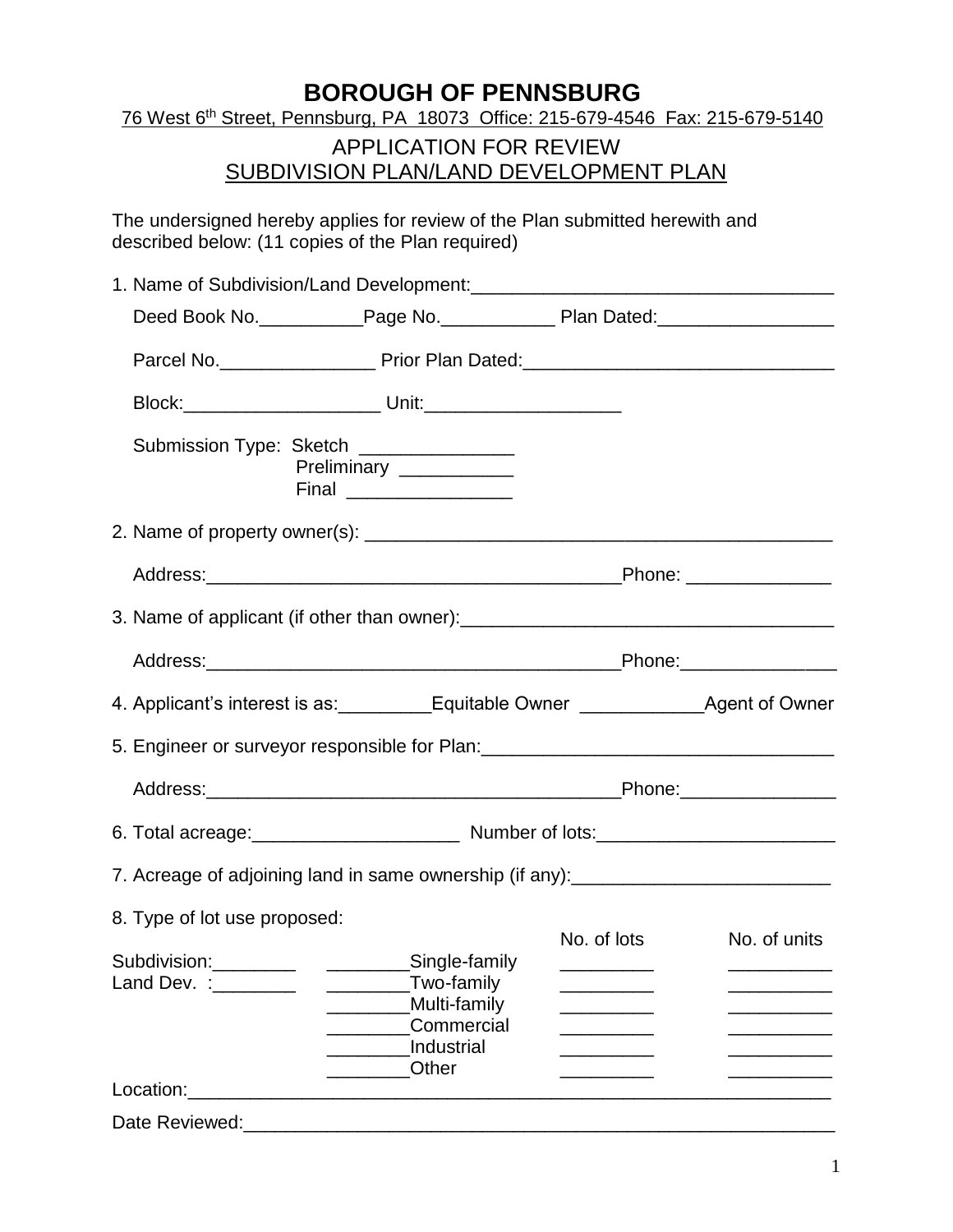| By Whom?                                                                                   | 9. Will construction of buildings be undertaken immediately?________Yes________No<br>________________Subdivider<br>____________Other developers<br><b>Purchaser of individual lots</b> |           |
|--------------------------------------------------------------------------------------------|----------------------------------------------------------------------------------------------------------------------------------------------------------------------------------------|-----------|
| 10. Is/will land be Deed restricted or hold any covenants?_________Yes__________No         |                                                                                                                                                                                        |           |
| 11. Type of water supply proposed:                                                         | _______________Semi-public(community)system(on-site)<br>_____________Individual on-site                                                                                                |           |
|                                                                                            | 12. Type of sanitary sewage disposal proposed:                                                                                                                                         |           |
|                                                                                            | _____________Semi-public (community) system (on-site)<br>Individual on-site (septic tank and tile field)                                                                               |           |
| 13. Type of off-street parking proposed:<br>___________Garages<br>Drives<br>_________Other | No. of Parking Spaces<br><u> 1980 - Johann Barn, mars ann an t-</u><br><u> 1980 - Johann Barbara, martxa a</u><br>None                                                                 |           |
|                                                                                            | 14. Are all streets proposed for dedication? ________________Yes________________                                                                                                       | <b>No</b> |
|                                                                                            | 15. Acreage proposed for park or other public use: _____________________________                                                                                                       |           |
|                                                                                            | 16. Zoning changes, if any, to be requested: ___________________________________                                                                                                       |           |
|                                                                                            | 17. Linear feet of new streets proposed:<br>17. Linear feet of new streets proposed:                                                                                                   |           |
|                                                                                            | 18. Have Plans been submitted to the municipality?_______________Yes____________                                                                                                       | No        |
|                                                                                            | 19. Have appropriate public utilities been consulted?_____________Yes___________                                                                                                       | No        |
|                                                                                            | 20. Are there any existing or proposed easements?______________Yes______________                                                                                                       | No        |